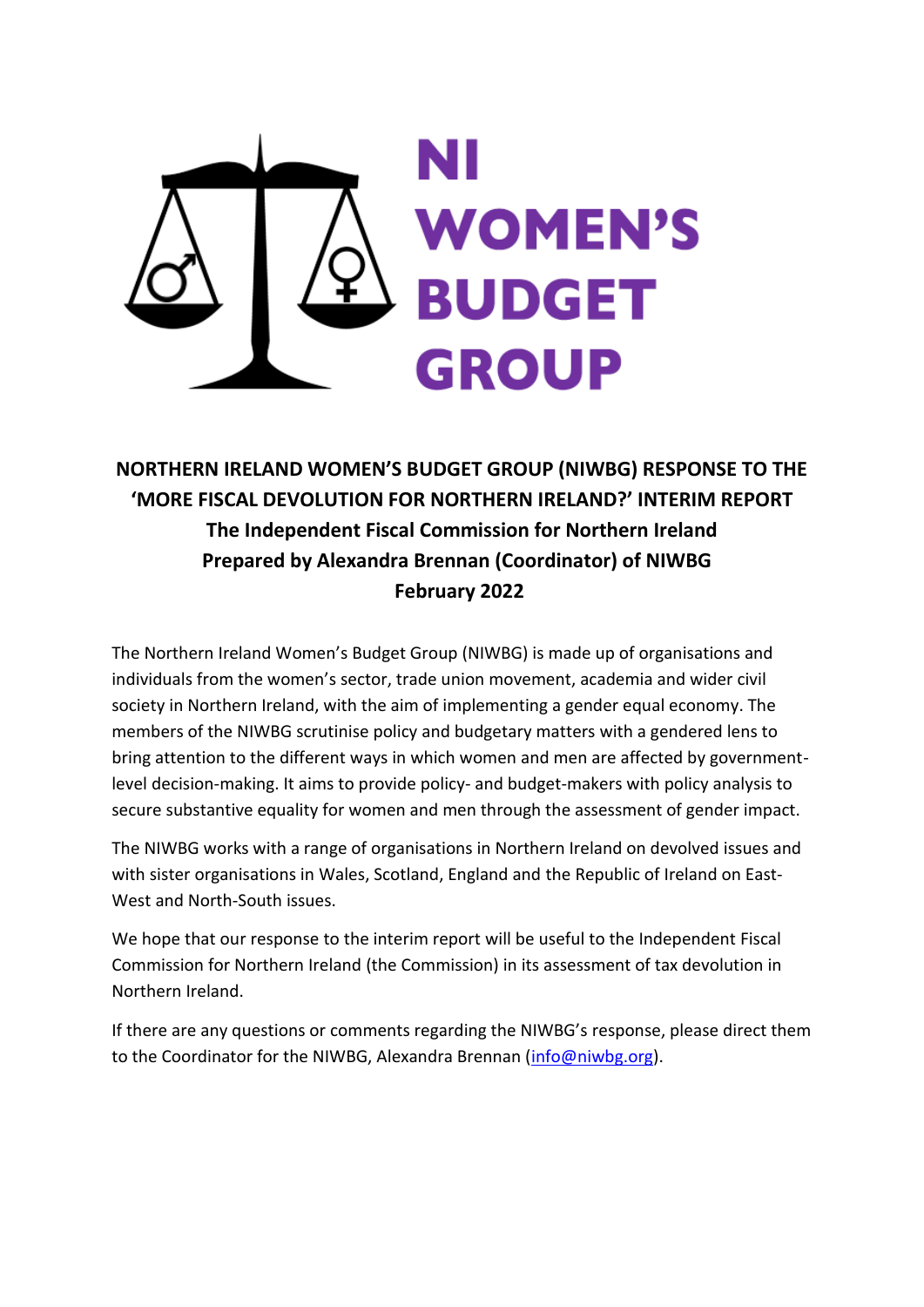## *Introduction*

The Northern Ireland Women's Budget Group (NIWBG) welcomes the Commission's analysis of tax devolution for Northern Ireland in the interim report, 'More fiscal devolution for Northern Ireland?' (the interim report). Furthermore, we appreciate the opportunity to provide feedback to the Commission on the interim report, and we hope to engage further with the Commission on this work in preparation of their final report and recommendations.

# *Consideration of Equality*

The NIWBG believes that consideration of equality must be at the heart of the assessment of tax devolution. Reforms on tax policy tend to have widespread impacts on society, but there are particular disproportionate impacts on women. This is especially true when there is no consideration of gender equality or potential gender impacts.

We have noted that there are only two mentions of 'inequality' and no mention of 'equality' in the body of the interim report – the mentions of 'inequality' are only in relation to inheritance tax, which will not be further assessed by the Commission<sup>1</sup>. Furthermore, there are only 3 mentions of 'women' in the body of the report and they are in reference to the rise in labour market participation of women in the Republic of Ireland from 1990 to 2005<sup>2</sup>. There are no mentions of 'gender' in the body of the report.

We understand that the interim report only covers a portion of the assessment of tax devolution that the Commission will undertake, but we strongly feel that the absence of equality considerations at this stage could have detrimental impacts on protected groups like women. As noted in the title of an OECD presentation<sup>3</sup> on considerations of women in tax policy, 'gender blind is not gender neutral'. Even if gender impacts are not recognised in analysis, their effects will still be felt by those vulnerable to it. To combat gender-blind tax policies, the OECD recommends that gender inequalities are targeted at the source (e.g. fixing wage inequality, removing barriers and promoting women's participation in the labour force) and that taxes are viewed as a tool to help address gender imbalances and do not amplify gender inequalities<sup>4</sup>.

For example, a concern of the NIWBG would be that if taxes are devolved and the revenue from those taxes is not enough to make up for the cut to the Block Grant, the funds available through the Budget would be impacted. Women are more likely to use public services<sup>5</sup> and work in the public sector<sup>6</sup>, and a cut to the Budget would almost certainly mean a cut to public services. This means that both service users and service providers

<sup>1</sup> The Independent Fiscal Commission NI. (2021). *More fiscal devolution for Northern Ireland? Interim Report*. [\(https://www.fiscalcommissionni.org/files/fiscalcommissionni/documents/2021-12/fcni-more-fiscal-devolution-for-ni-interim-report](https://www.fiscalcommissionni.org/files/fiscalcommissionni/documents/2021-12/fcni-more-fiscal-devolution-for-ni-interim-report-accessible_1.pdf)accessible\_1.pdf)

 $2$  Ibid.

<sup>3</sup> OECD. (2021). *In tax, gender blind is not gender neutral: How tax policy in the time of COVID-19 must consider* women. [\(https://www.oecd.org/tax/tax-policy/presentation-march-on-gender-2021-in-tax-gender-blind-is-not-gender-neutral.pdf\)](https://www.oecd.org/tax/tax-policy/presentation-march-on-gender-2021-in-tax-gender-blind-is-not-gender-neutral.pdf) 4 Ibid.

<sup>5</sup> Women's Policy Group (WPG). (2021). *NI COVID-19 Feminist Recovery Plan: Relaunch – One Year On*. [\(https://wrda.net/wp](https://wrda.net/wp-content/uploads/2021/07/WPG-COVID-19-Feminist-Recovery-Plan-Relaunch-One-Year-On.pdf)[content/uploads/2021/07/WPG-COVID-19-Feminist-Recovery-Plan-Relaunch-One-Year-On.pdf\)](https://wrda.net/wp-content/uploads/2021/07/WPG-COVID-19-Feminist-Recovery-Plan-Relaunch-One-Year-On.pdf) 6 Ibid.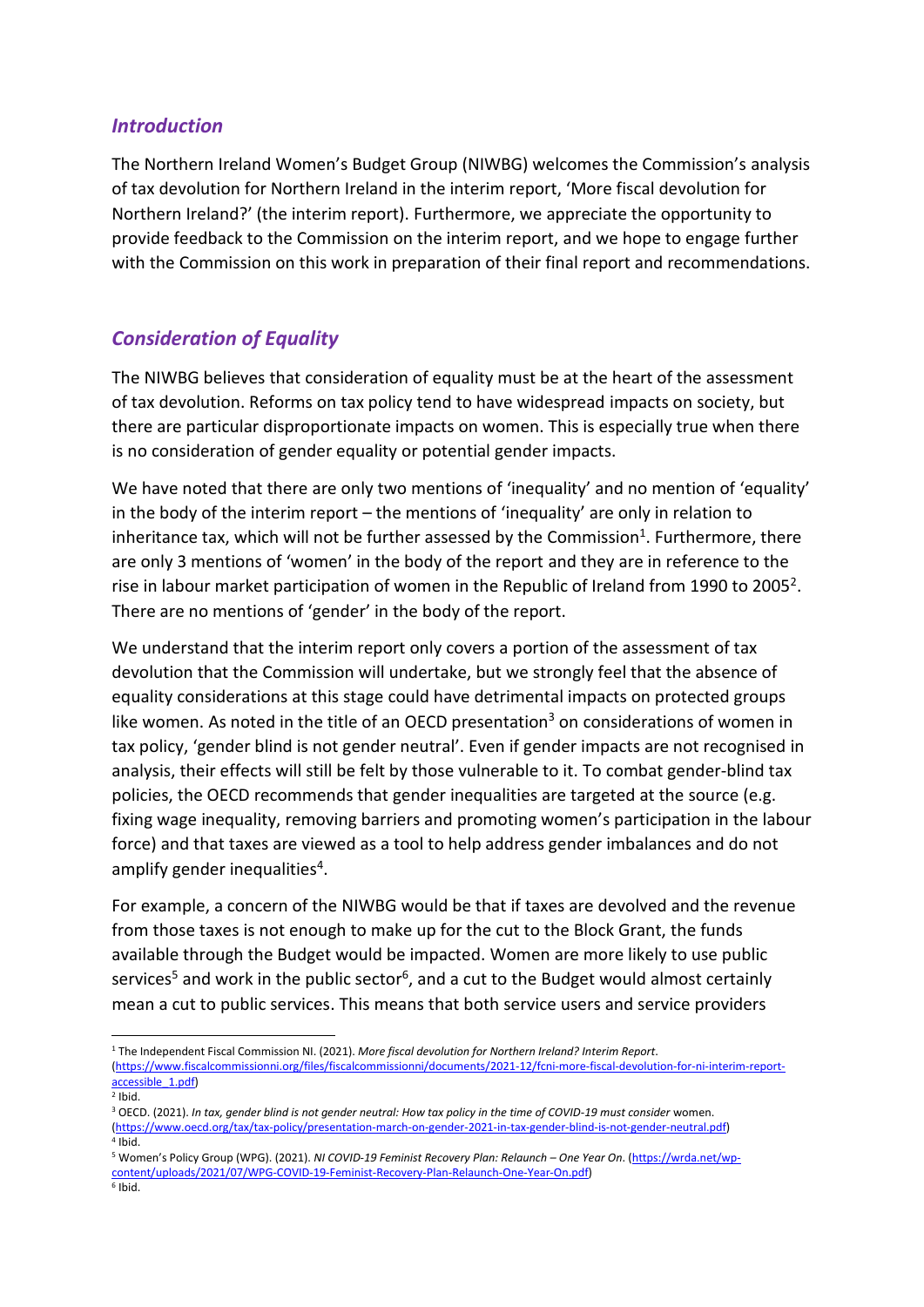would face the brunt of this cut. While a cut to the Budget has been raised as a concern by the Commission, the specific disproportionate impact of such an event on women must be assessed and mitigated.

We recommend that the use of gender budgeting tools, including the application of a gender lens during the analysis and assessment process, as they can assist the Commission in identifying systemic gender inequalities and support the development of fiscal policies that promote gender equality. We have included a brief explaining gender budgeting and its benefits in **Annex 1**.

A scoping study (2013)<sup>7</sup> commissioned by the Equality Commission considers how gender budgeting tools can be used in meeting Section 75 requirements and how the international models have useful application in Northern Ireland. Quinn concludes that applying impact assessment processes to mainstream gender equality is '…a worthwhile enterprise, both in terms of the recognised demand for a deeper application of the Section 75 duties to the budget process but also in terms of the wealth of methodologies associated with gender responsive budgeting which are adaptable to the Northern Ireland context' and 'vital [at] all levels of government … as a means of fulfilling Section 75 duties.'

The NIWBG believes that gender budgeting is crucial to promoting gender equality and securing fiscal policies that mitigate disproportionate gender impacts and promote gender equality. We hope to see the application of gender budgeting reflected in the final report.

# *Tax Literacy and Accessibility*

In the report, the Commission highlights that for tax devolution to be successful, the public needs to have an understanding of their tax system:

"*Devolution is more likely to be successful if there is a good level of understanding and engagement from the populace. We see our report as playing an important role in increasing public understanding of tax in Northern Ireland" 8 .*

We welcome the Commission's role not only in assessing potential changes in tax devolution, but in opening up the conversation to the public through transparent reports such as the interim report.

While the interim report is somewhat more accessible than other documents looking at fiscal policy, we feel that more can be done to ensure the contents of the interim report reach and are understood by members of the public.

We recommend that the Commission outlines each of the taxes that they plan to take forward for further consideration, showing where the revenue goes and how those feeds back into Northern Ireland – transparency is key to increasing understanding and

<sup>7</sup> Sheila Quinn (2013). *Equality Responsive Budgeting* [\(Equality Responsive Budgeting \(equalityni.org\)\)](https://www.equalityni.org/ECNI/media/ECNI/Publications/Employers%20and%20Service%20Providers/Equalityresponsivebugeting2013.pdf?ext=.pdf)

<sup>8</sup> The Independent Fiscal Commission NI (n 1).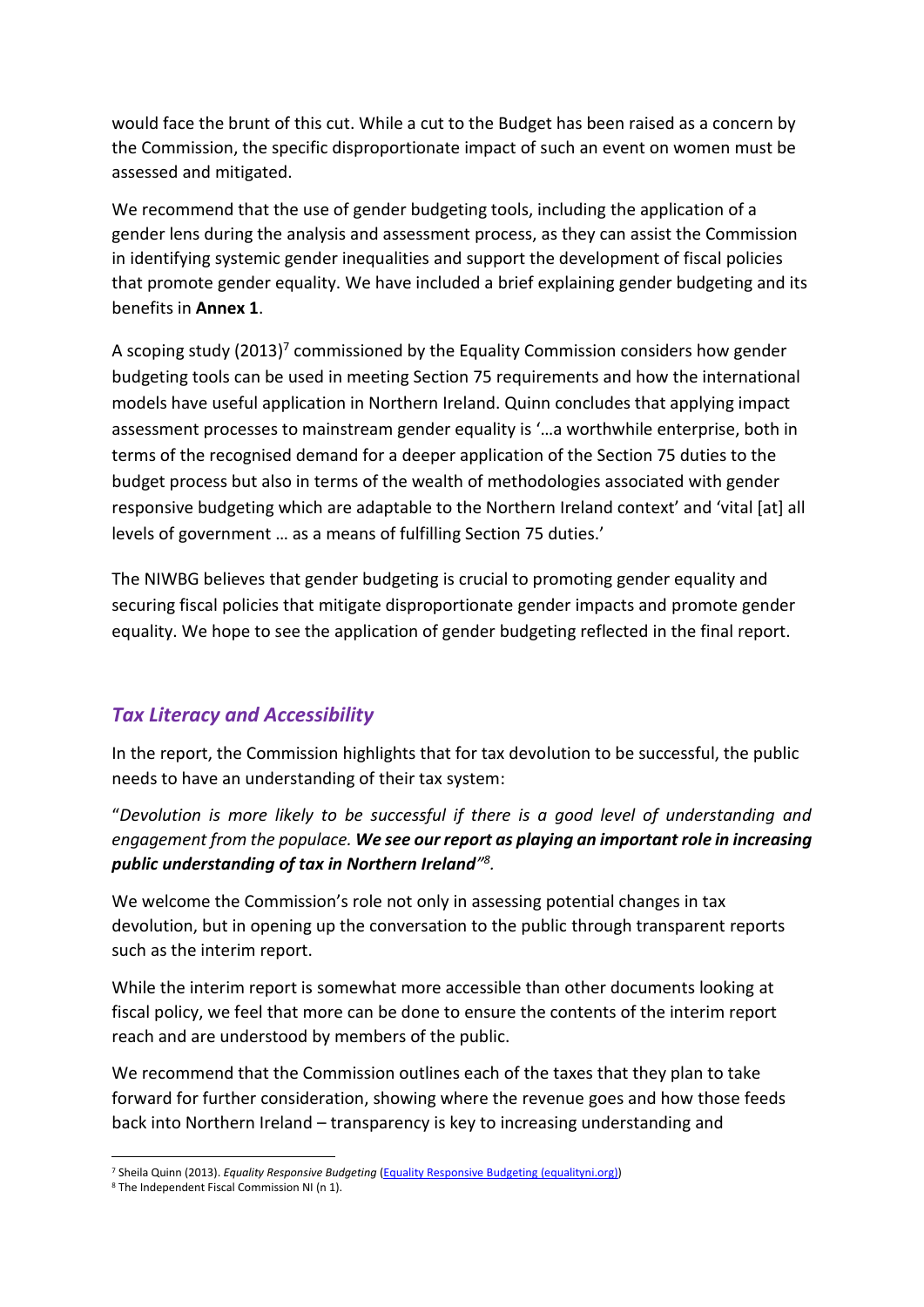engagement. We would also recommend that this work is presented in shorter reports or briefs and that the Commission utilises the accessibility of graphics to relay their findings.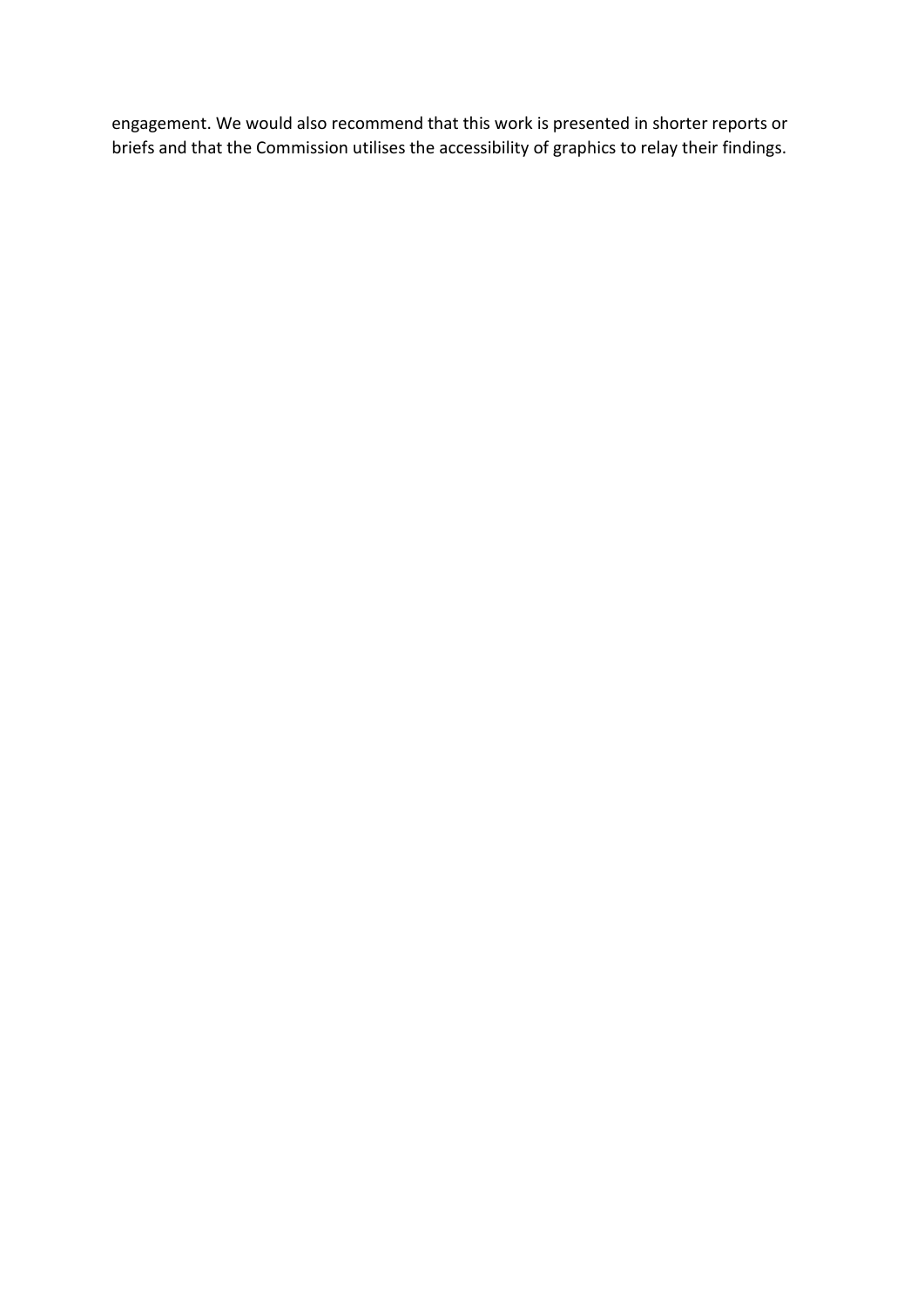**Annex 1**



## **BRIEF ON GENDER BUDGETING**

Budgetary processes and spend are far from 'neutral' – policies emanating from the Programme for Government and budgetary decisions have gendered consequences, whether they be intended or not. By taking a 'gender neutral' stance, decision-makers are oblivious to the complexities between the experiences of women and men and reinforce systemic disadvantages faced by women and other groups.

## **What is Gender Budgeting?**

Gender budgeting is the tool that can help recognise systemic disadvantages and lead to budgets and policies that promote greater gender equality. If implemented, policy makers would consider the gendered impacts of spending and revenue raising decisions and how to use these mechanisms to bring about gender equality. Women's intersecting identities are also included in this analysis and policy makers are expected to promote these areas of equality as well.

In *[Gender budgeting: Working paper 1](https://www.ark.ac.uk/ARK/sites/default/files/2021-02/Gender_Budgeting-1.pdf)*, our partners Dr. Joan Ballantine, Dr. Michelle Rouse and Professor Ann Marie Gray highlight that, "*Northern Ireland lags significantly behind other devolved UK administrations and other OECD countries,*" where gender budgeting has "*made a significant contribution to addressing gender inequalities, the elimination of unequal outcomes and to increasing women's participation in civic and political life*."<sup>9</sup>

It is important to note that gender budgeting is not about allocating more funds to women but about making sure the available resources have maximum impact. The European [Women's Lobby](file:///C:/Users/hkerr/Downloads/EWL%20-%20Gender%20budgeting%20two-pager.pdf) breaks down the realities and misconceptions about gender budgeting as follows $10$ :

### *Gender budgeting is about:*

- *Including a gender perspective into budget planning and analysing budgets taking into account their impact on women and men, girls and boys.*
- *Introducing a gender perspective into the entire budget, including seemingly "gender-neutral" budget lines.*
- *Reprioritising and refocusing of spending and restructuring of taxation with a view to promote equality.*

### *Gender budgeting is not about:*

- *Creating separate budgets for women.*
- *Only looking at the parts of the budget which have a social content or that are explicitly gender-related.*
- *Demanding more spending.*

<sup>9</sup> Ballantine, J., Rouse, M. and Gray, A.M. (2021). *Gender Budgeting: Working Paper 1: What does the literature tell us? Lessons for Northern Ireland (NI)*. [\(Gender\\_Budgeting-1.pdf\)](file:///C:/Users/hkerr/OneDrive%20-%20niwbg.org/Desktop/Gender_Budgeting-1.pdf)

<sup>&</sup>lt;sup>10</sup> European Women's Lobby. What is Gender Budgeting? (What Is Gender Budgeting.pdf)